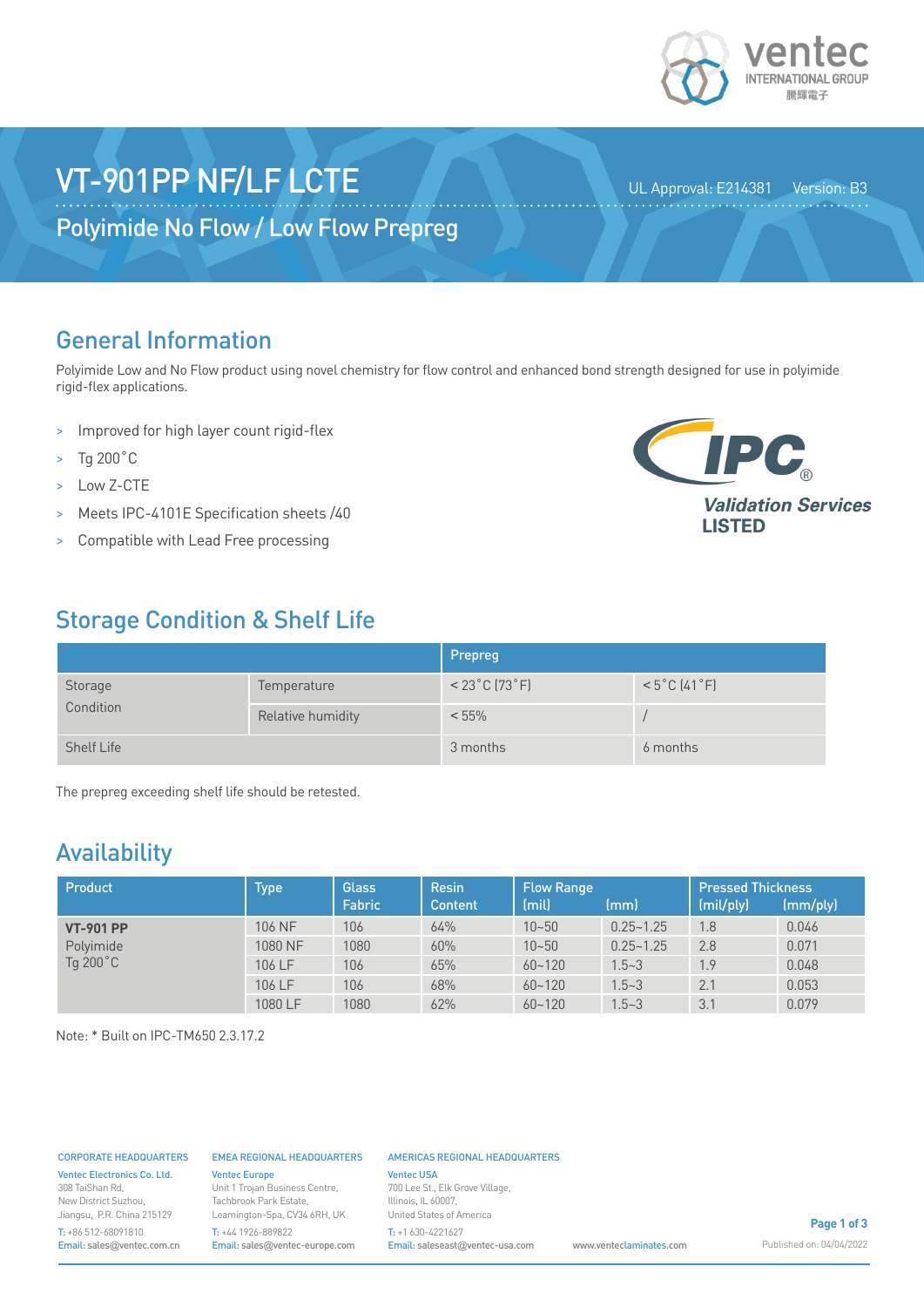

# VT-901PP NF/00LF LCTE

UL Approval: E214381 Version: B3

Polyimide No Flow / Low Flow Prepreg

## Properties Sheet of Pressed No Flow Prepreg

| <b>Test Item</b>             |                             | <b>Test Method</b><br>(IPC-TM-650) | Unit          | <b>Typical Value</b> |
|------------------------------|-----------------------------|------------------------------------|---------------|----------------------|
| Tg                           | <b>TMA</b>                  | 2.4.24                             | $^{\circ}$ C  | 200                  |
| Td                           | <b>TGA</b>                  | ASTM D3850                         | $^{\circ}$ C  | 390                  |
| Electric Strength            |                             | 2.5.6.2                            | KV/mm         | 54                   |
| Peel Strength with 1oz<br>Cu | As Received                 | 2.4.8                              | Lb/in         | $8 - 9$              |
|                              | <b>After Thermal stress</b> |                                    |               | $8 - 9$              |
| Peel strength with CVL       |                             | 2.4.8                              | Lb/in         | $\overline{7}$       |
| Moisture                     | D24/23                      | 2.6.21                             | $\frac{0}{0}$ | 0.20                 |
| Absorption                   | After PCT                   | 1atm., 121°C, 1hour                | $\frac{0}{0}$ | 0.22                 |
| X, Y-axis CTE                | $30 - 125$ °C               | 2.4.24                             | ppm/°C        | $12 - 15$            |
| Z-axis CTE                   | Before Tg                   | 2.4.24                             | ppm/°C        | 50                   |
|                              | After Tg                    |                                    | ppm/°C        | 230                  |
|                              | $50 - 260$ °C               |                                    | $\frac{0}{0}$ | 2.5                  |
| <b>Thermal Stress</b>        | Solder dip at 288°C         | 2.4.13.1                           | Second        | >300                 |
| Breakdown Voltage            | D48/50+<br>D0.5/23          | 2.5.6                              | KV            | >60                  |
| Arc Resistance               | D48/50+<br>D0.5/23          | 2.5.1                              | Second        | 150                  |
| DK (RC60% at 1GHz)           | C24/23/50                   | 2.5.5.9                            |               | 3.8                  |
| DF (RC60% at 1GHz)           | C24/23/50                   | 2.5.5.9                            | —             | 0.015                |
| Flammability                 | As Received                 | <b>UL94</b>                        | Rating        | $V - 0$              |

All test data provided are typical values and not intended to be specification values.

#### CORPORATE HEADQUARTERS EMEA REGIONAL HEADQUARTERS

Ventec Electronics Co. Ltd. 308 TaiShan Rd, New District Suzhou, Jiangsu, P.R. China 215129

T: +86 512-68091810 Email: sales@ventec.com.cn Ventec Europe Unit 1 Trojan Business Centre,

Tachbrook Park Estate, Leamington-Spa, CV34 6RH, UK T: +44 1926-889822

Email: sales@ventec-europe.com United States of America T: +1 630-4221627 Email: saleseast@ventec-usa.com www.venteclaminates.com

700 Lee St., Elk Grove Village, Illinois, IL 60007,

Ventec USA

AMERICAS REGIONAL HEADQUARTERS

**Page 2 of 3** Published on: 04/04/2022